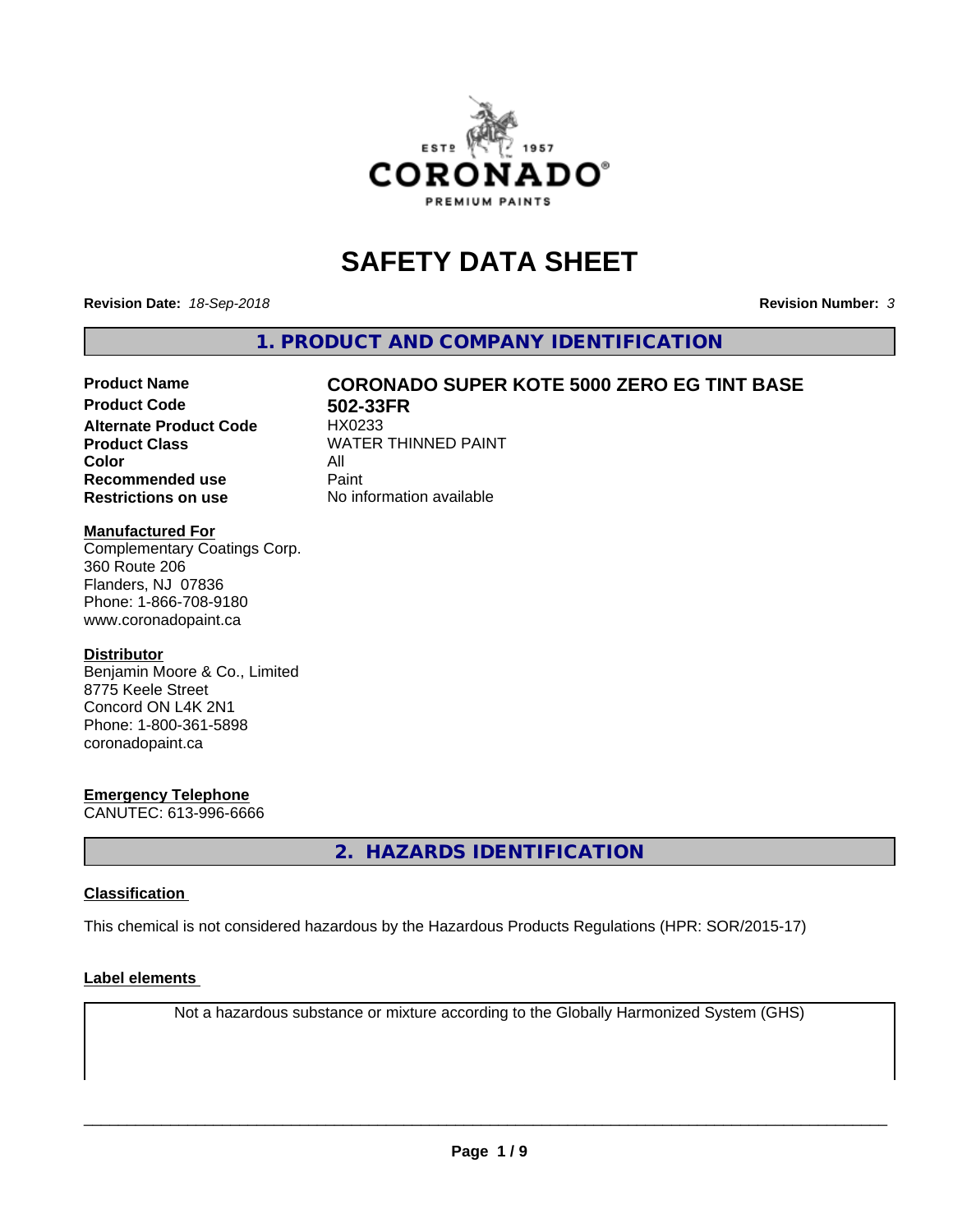**Appearance** liquid

**Odor** little or no odor

**Other information**

No information available

# **3. COMPOSITION INFORMATION ON COMPONENTS**

\_\_\_\_\_\_\_\_\_\_\_\_\_\_\_\_\_\_\_\_\_\_\_\_\_\_\_\_\_\_\_\_\_\_\_\_\_\_\_\_\_\_\_\_\_\_\_\_\_\_\_\_\_\_\_\_\_\_\_\_\_\_\_\_\_\_\_\_\_\_\_\_\_\_\_\_\_\_\_\_\_\_\_\_\_\_\_\_\_\_\_\_\_

| Chemical<br>name                  | <b>NC</b><br>ں                                                | <br>$\mathbf{a}$<br>$M$ cicles<br>$\sqrt{2}$ |
|-----------------------------------|---------------------------------------------------------------|----------------------------------------------|
| _imestone                         | $\sim$ $\sim$<br>1017<br>$\overline{\phantom{a}}$<br>ึ้น<br>ີ | 30%<br>ໍດ<br>. V J                           |
| ÷.<br>ı dioxide<br>⊺ıtaniı<br>ium | $\sim$<br>-<br>3463<br>ั⊀-ค                                   | 13%                                          |

# **4. FIRST AID MEASURES General Advice General Advice No hazards which require special first aid measures. Eye Contact Exercise 20 All 20 All 20 All 20 All 20 All 20 All 20 All 20 All 20 All 20 All 20 All 20 All 20 All 20 All 20 All 20 All 20 All 20 All 20 All 20 All 20 All 20 All 20 All 20 All 20 All 20 All 20 All 20 All 20** minutes and consult a physician. **Skin Contact** Same of the Mash off immediately with soap and plenty of water while removing all contaminated clothes and shoes. **Inhalation Inhalation Move to fresh air.** If symptoms persist, call a physician. **Ingestion Ingestion Clean mouth with water and afterwards drink plenty of** water. Consult a physician if necessary. **Most Important Symptoms/Effects** None known. **Notes To Physician** Motes To Physician Treat symptomatically. **5. FIRE-FIGHTING MEASURES**

| <b>Suitable Extinguishing Media</b>                                    | Use extinguishing measures that are appropriate to local<br>circumstances and the surrounding environment.                                   |
|------------------------------------------------------------------------|----------------------------------------------------------------------------------------------------------------------------------------------|
| <b>Protective Equipment And Precautions For</b><br><b>Firefighters</b> | As in any fire, wear self-contained breathing apparatus<br>pressure-demand, MSHA/NIOSH (approved or equivalent)<br>and full protective gear. |
| <b>Specific Hazards Arising From The Chemical</b>                      | Closed containers may rupture if exposed to fire or<br>extreme heat.                                                                         |
| <b>Sensitivity To Mechanical Impact</b>                                | No.                                                                                                                                          |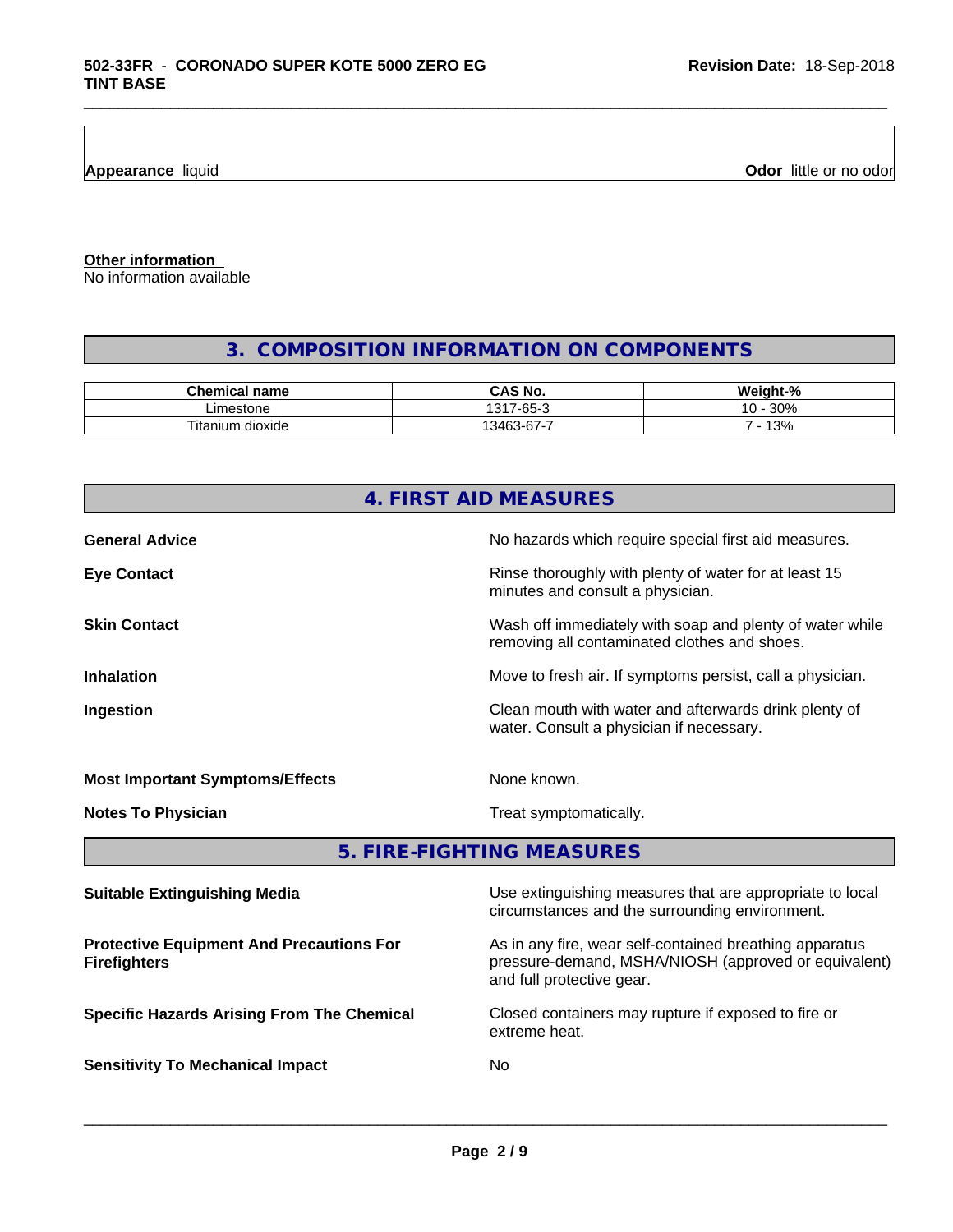| <b>Sensitivity To Static Discharge</b>                                           |                 | No                                                 |                                |
|----------------------------------------------------------------------------------|-----------------|----------------------------------------------------|--------------------------------|
| <b>Flash Point Data</b><br>Flash Point (°F)<br>Flash Point (°C)<br><b>Method</b> |                 | Not applicable<br>Not applicable<br>Not applicable |                                |
| <b>Flammability Limits In Air</b>                                                |                 |                                                    |                                |
| Lower flammability limit:<br><b>Upper flammability limit:</b>                    |                 | Not applicable<br>Not applicable                   |                                |
| <b>NFPA</b><br>Health: 1                                                         | Flammability: 0 | <b>Instability: 0</b>                              | <b>Special: Not Applicable</b> |

\_\_\_\_\_\_\_\_\_\_\_\_\_\_\_\_\_\_\_\_\_\_\_\_\_\_\_\_\_\_\_\_\_\_\_\_\_\_\_\_\_\_\_\_\_\_\_\_\_\_\_\_\_\_\_\_\_\_\_\_\_\_\_\_\_\_\_\_\_\_\_\_\_\_\_\_\_\_\_\_\_\_\_\_\_\_\_\_\_\_\_\_\_

# **NFPA Legend**

- 0 Not Hazardous
- 1 Slightly
- 2 Moderate
- 3 High
- 4 Severe

*The ratings assigned are only suggested ratings, the contractor/employer has ultimate responsibilities for NFPA ratings where this system is used.*

*Additional information regarding the NFPA rating system is available from the National Fire Protection Agency (NFPA) at www.nfpa.org.*

# **6. ACCIDENTAL RELEASE MEASURES**

**Personal Precautions Precautions** Avoid contact with skin, eyes and clothing. Ensure adequate ventilation.

**Other Information Other Information Prevent further leakage or spillage if safe to do so.** 

**Environmental precautions** See Section 12 for additional Ecological Information.

**Methods for Cleaning Up Example 20 Soak** up with inert absorbent material. Sweep up and shovel into suitable containers for disposal.

vapors, spray mists or sanding dust. In case of insufficient

ventilation, wear suitable respiratory equipment.

**7. HANDLING AND STORAGE**

**Handling Handling Avoid contact with skin, eyes and clothing. Avoid breathing** 

**Storage Keep container tightly closed.** Keep out of the reach of

**Incompatible Materials Incompatible Materials No information available** 

 $\overline{\phantom{a}}$  ,  $\overline{\phantom{a}}$  ,  $\overline{\phantom{a}}$  ,  $\overline{\phantom{a}}$  ,  $\overline{\phantom{a}}$  ,  $\overline{\phantom{a}}$  ,  $\overline{\phantom{a}}$  ,  $\overline{\phantom{a}}$  ,  $\overline{\phantom{a}}$  ,  $\overline{\phantom{a}}$  ,  $\overline{\phantom{a}}$  ,  $\overline{\phantom{a}}$  ,  $\overline{\phantom{a}}$  ,  $\overline{\phantom{a}}$  ,  $\overline{\phantom{a}}$  ,  $\overline{\phantom{a}}$ 

children.

**8. EXPOSURE CONTROLS/PERSONAL PROTECTION**

**Exposure Limits**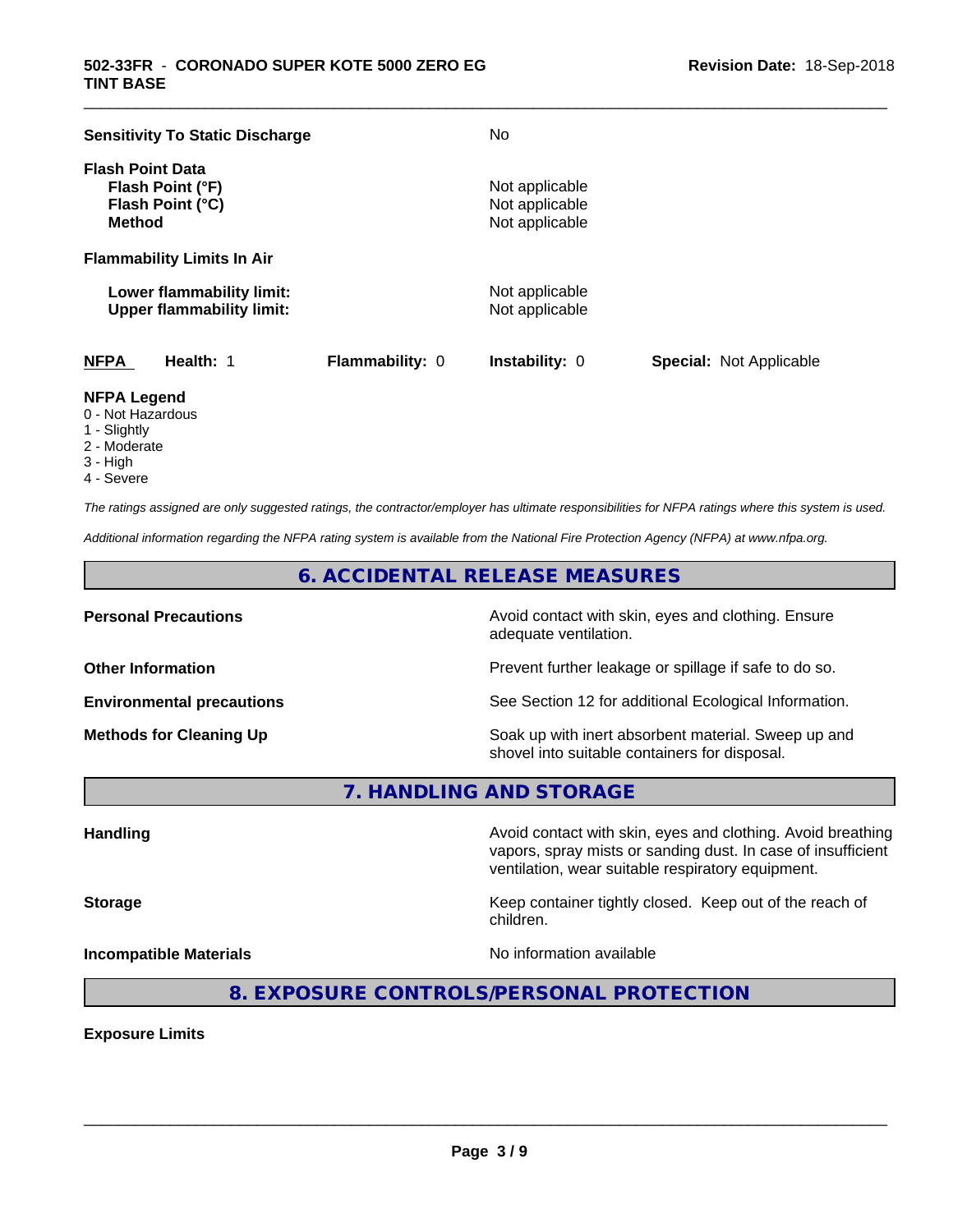| <b>Chemical name</b> | <b>ACGIH TLV</b> | Alberta           | <b>British Columbia</b>    | Ontario           | Quebec                       |
|----------------------|------------------|-------------------|----------------------------|-------------------|------------------------------|
| Limestone            | N/E              | 10 mg/m $3$ - TWA | 10 mg/m $3$ - TWA          | N/E               | 10 mg/m <sup>3</sup> - TWAEV |
|                      |                  |                   | $3 \text{ ma/m}^3$ - TWA   |                   |                              |
|                      |                  |                   | $20 \text{ ma/m}^3$ - STEL |                   |                              |
| Titanium dioxide     | 10 $mq/m3$ - TWA | 10 mg/m $3$ - TWA | 10 mg/m $3$ - TWA          | 10 mg/m $3$ - TWA | 10 mg/m $3$ - TWAEV          |
|                      |                  |                   | $3 \text{ mg/m}^3$ - TWA   |                   |                              |

\_\_\_\_\_\_\_\_\_\_\_\_\_\_\_\_\_\_\_\_\_\_\_\_\_\_\_\_\_\_\_\_\_\_\_\_\_\_\_\_\_\_\_\_\_\_\_\_\_\_\_\_\_\_\_\_\_\_\_\_\_\_\_\_\_\_\_\_\_\_\_\_\_\_\_\_\_\_\_\_\_\_\_\_\_\_\_\_\_\_\_\_\_

#### **Legend**

ACGIH - American Conference of Governmental Industrial Hygienists

Alberta - Alberta Occupational Exposure Limits

British Columbia - British Columbia Occupational Exposure Limits

Ontario - Ontario Occupational Exposure Limits

Quebec - Quebec Occupational Exposure Limits

N/E - Not established

**Personal Protective Equipment**<br> **Eve/Face Protection** 

**Engineering Measures Ensure** Ensure adequate ventilation, especially in confined areas.

Safety glasses with side-shields. **Skin Protection Protective gloves and impervious clothing. Respiratory Protection In case of insufficient ventilation wear suitable respiratory** equipment.

**Hygiene Measures Avoid contact with skin, eyes and clothing. Remove and Hygiene Measures Avoid contact with skin, eyes and clothing. Remove and** wash contaminated clothing before re-use. Wash thoroughly after handling.

# **9. PHYSICAL AND CHEMICAL PROPERTIES**

| Appearance<br>Odor<br><b>Odor Threshold</b><br>Density (Ibs/gal) | liquid<br>little or no odor<br>No information available<br>$10.7 - 11.1$ |
|------------------------------------------------------------------|--------------------------------------------------------------------------|
| <b>Specific Gravity</b>                                          | $1.28 - 1.33$                                                            |
| рH                                                               | No information available<br>No information available                     |
| <b>Viscosity (cps)</b>                                           | No information available                                                 |
| Solubility(ies)<br><b>Water solubility</b>                       | No information available                                                 |
| <b>Evaporation Rate</b>                                          | No information available                                                 |
| Vapor pressure @20 °C (kPa)                                      | No information available                                                 |
| Vapor density                                                    | No information available                                                 |
| Wt. % Solids                                                     | $50 - 60$                                                                |
| Vol. % Solids                                                    | $35 - 45$                                                                |
| Wt. % Volatiles                                                  | $40 - 50$                                                                |
| Vol. % Volatiles                                                 | $55 - 65$                                                                |
| <b>VOC Regulatory Limit (g/L)</b>                                | < 5                                                                      |
| <b>Boiling Point (°F)</b>                                        | 212                                                                      |
| <b>Boiling Point (°C)</b>                                        | 100                                                                      |
| <b>Freezing Point (°F)</b>                                       | 32                                                                       |
| <b>Freezing Point (°C)</b>                                       | 0                                                                        |
| Flash Point (°F)                                                 | Not applicable                                                           |
| Flash Point (°C)                                                 | Not applicable                                                           |
| <b>Method</b>                                                    | Not applicable                                                           |
| Flammability (solid, gas)                                        | Not applicable                                                           |
| <b>Upper flammability limit:</b>                                 | Not applicable                                                           |
| Lower flammability limit:                                        | Not applicable                                                           |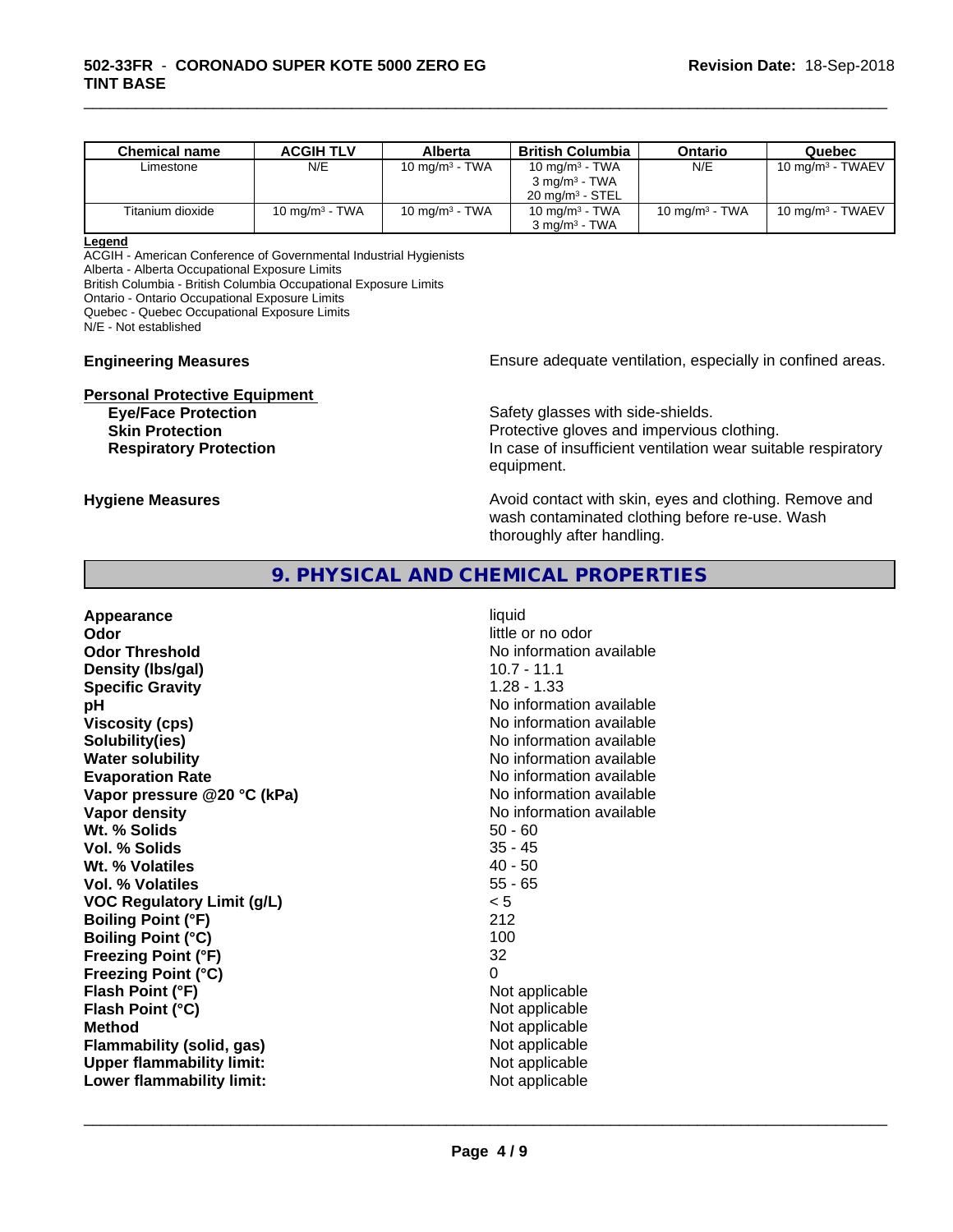**Autoignition Temperature (°F)**<br> **Autoignition Temperature (°C)** No information available **Autoignition Temperature (°C)**<br> **Decomposition Temperature (°F)** No information available<br>
No information available **Decomposition Temperature (°F) Decomposition Temperature (°C)**<br> **Partition coefficient**<br> **Partition coefficient**<br> **No** information available

**No information available** 

\_\_\_\_\_\_\_\_\_\_\_\_\_\_\_\_\_\_\_\_\_\_\_\_\_\_\_\_\_\_\_\_\_\_\_\_\_\_\_\_\_\_\_\_\_\_\_\_\_\_\_\_\_\_\_\_\_\_\_\_\_\_\_\_\_\_\_\_\_\_\_\_\_\_\_\_\_\_\_\_\_\_\_\_\_\_\_\_\_\_\_\_\_

# **10. STABILITY AND REACTIVITY**

**Hazardous Decomposition Products** None under normal use.

**Not Applicable** 

**Chemical Stability Chemical Stability** Stable under normal conditions.

**Conditions to avoid Conditions to avoid Prevent from freezing.** 

**Incompatible Materials No materials** No materials to be especially mentioned.

**Possibility of hazardous reactions** None under normal conditions of use.

# **11. TOXICOLOGICAL INFORMATION**

**Product Information Information on likely routes of exposure**

**Principal Routes of Exposure Exposure** Eye contact, skin contact and inhalation.

**Acute Toxicity<br>Product Information** 

**No information available** 

**<u>Symptoms related to the physical, chemical and toxicological characteristics</u>** 

**Symptoms** No information available

 $\overline{\phantom{a}}$  ,  $\overline{\phantom{a}}$  ,  $\overline{\phantom{a}}$  ,  $\overline{\phantom{a}}$  ,  $\overline{\phantom{a}}$  ,  $\overline{\phantom{a}}$  ,  $\overline{\phantom{a}}$  ,  $\overline{\phantom{a}}$  ,  $\overline{\phantom{a}}$  ,  $\overline{\phantom{a}}$  ,  $\overline{\phantom{a}}$  ,  $\overline{\phantom{a}}$  ,  $\overline{\phantom{a}}$  ,  $\overline{\phantom{a}}$  ,  $\overline{\phantom{a}}$  ,  $\overline{\phantom{a}}$ 

### **Delayed and immediate effects as well as chronic effects from short and long-term exposure**

| Eye contact                     | May cause slight irritation                                                                                     |
|---------------------------------|-----------------------------------------------------------------------------------------------------------------|
| <b>Skin contact</b>             | Substance may cause slight skin irritation. Prolonged or<br>repeated contact may dry skin and cause irritation. |
| <b>Inhalation</b>               | May cause irritation of respiratory tract.                                                                      |
| Ingestion                       | Ingestion may cause gastrointestinal irritation, nausea,<br>vomiting and diarrhea.                              |
| <b>Sensitization</b>            | No information available.                                                                                       |
| <b>Neurological Effects</b>     | No information available.                                                                                       |
| <b>Mutagenic Effects</b>        | No information available.                                                                                       |
| <b>Reproductive Effects</b>     | No information available.                                                                                       |
| <b>Developmental Effects</b>    | No information available.                                                                                       |
| <b>Target organ effects</b>     | No information available.                                                                                       |
| <b>STOT - single exposure</b>   | No information available.                                                                                       |
| <b>STOT - repeated exposure</b> | No information available.                                                                                       |
| Other adverse effects           | No information available.                                                                                       |
| <b>Aspiration Hazard</b>        | No information available.                                                                                       |
|                                 |                                                                                                                 |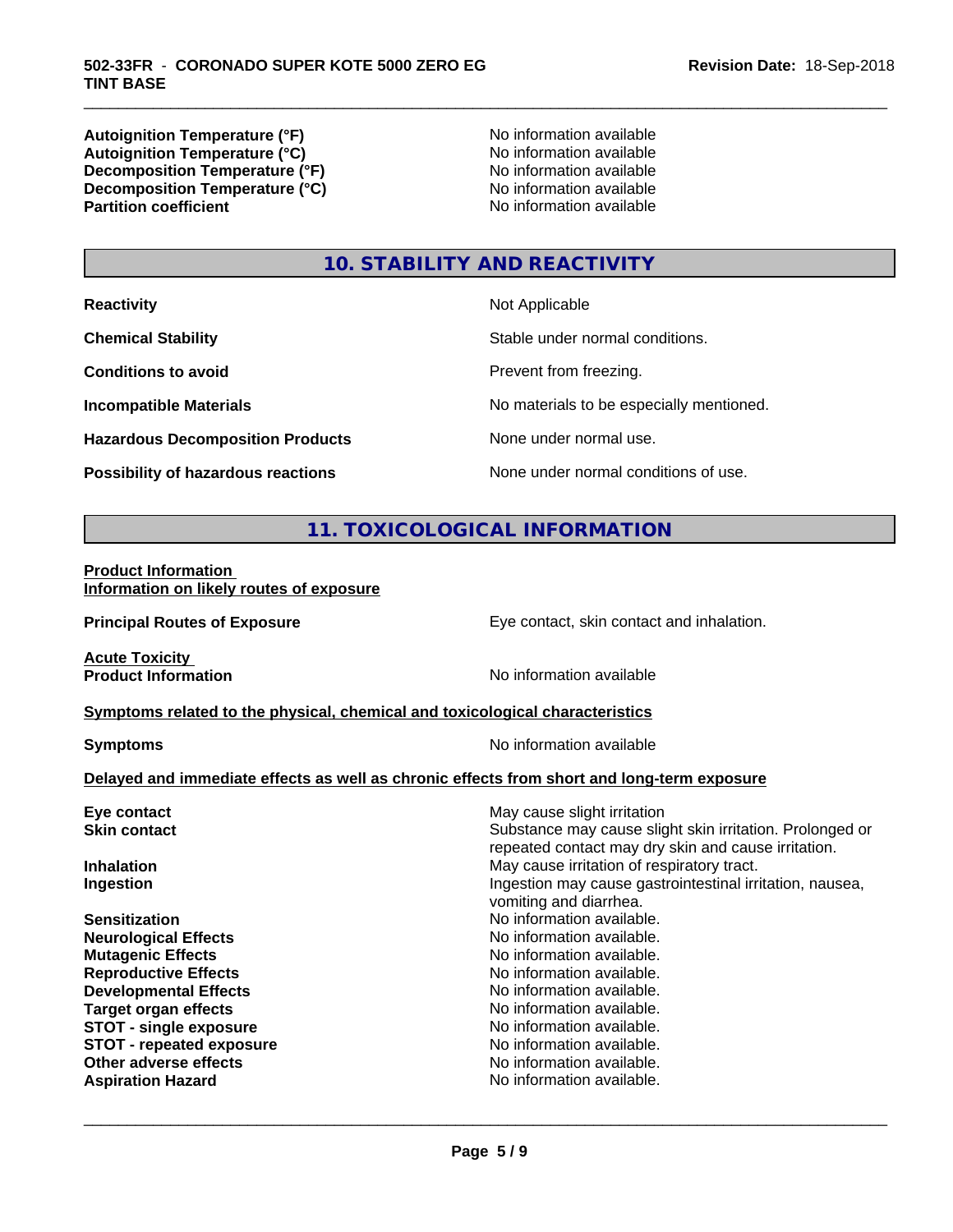### **Numerical measures of toxicity**

#### **The following values are calculated based on chapter 3.1 of the GHS document**

**ATEmix (oral)** 80988 mg/kg

\_\_\_\_\_\_\_\_\_\_\_\_\_\_\_\_\_\_\_\_\_\_\_\_\_\_\_\_\_\_\_\_\_\_\_\_\_\_\_\_\_\_\_\_\_\_\_\_\_\_\_\_\_\_\_\_\_\_\_\_\_\_\_\_\_\_\_\_\_\_\_\_\_\_\_\_\_\_\_\_\_\_\_\_\_\_\_\_\_\_\_\_\_

**Component Information**

Titanium dioxide LD50 Oral: > 10000 mg/kg (Rat)

#### **Chronic Toxicity**

#### **Carcinogenicity**

*The information below indicateswhether each agency has listed any ingredient as a carcinogen:.*

| <b>Chemical name</b> | <b>IARC</b>                           | <b>NTP</b> |
|----------------------|---------------------------------------|------------|
|                      | 2B<br>Possible<br>Carcinogen<br>Human |            |
| dioxide<br>⊺ıtanıum  |                                       |            |

• Although IARC has classified titanium dioxide as possibly carcinogenic to humans (2B), their summary concludes: "No significant exposure to titanium dioxide is thought to occur during the use of products in which titanium dioxide is bound to other materials, such as paint."

#### **Legend**

IARC - International Agency for Research on Cancer NTP - National Toxicity Program OSHA - Occupational Safety & Health Administration

**12. ECOLOGICAL INFORMATION**

### **Ecotoxicity Effects**

The environmental impact of this product has not been fully investigated.

#### **Product Information**

#### **Acute Toxicity to Fish**

No information available

#### **Acute Toxicity to Aquatic Invertebrates**

No information available

#### **Acute Toxicity to Aquatic Plants**

No information available

#### **Persistence / Degradability**

No information available.

#### **Bioaccumulation**

No information available.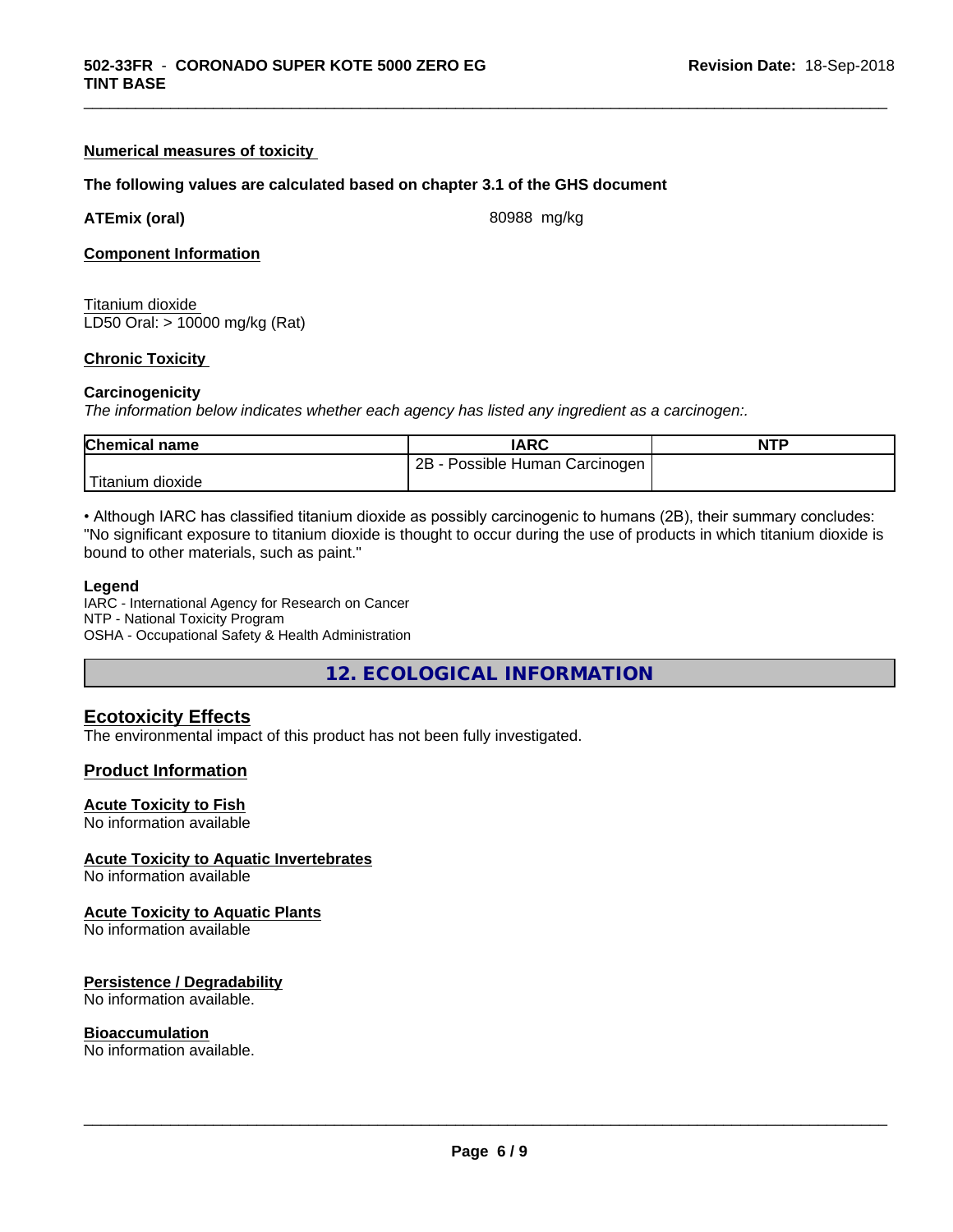#### **Mobility in Environmental Media**

No information available.

#### **Ozone**

No information available

# **Component Information**

#### **Acute Toxicity to Fish**

Titanium dioxide  $LC50:$  > 1000 mg/L (Fathead Minnow - 96 hr.)

#### **Acute Toxicity to Aquatic Invertebrates**

No information available

#### **Acute Toxicity to Aquatic Plants**

No information available

**13. DISPOSAL CONSIDERATIONS**

\_\_\_\_\_\_\_\_\_\_\_\_\_\_\_\_\_\_\_\_\_\_\_\_\_\_\_\_\_\_\_\_\_\_\_\_\_\_\_\_\_\_\_\_\_\_\_\_\_\_\_\_\_\_\_\_\_\_\_\_\_\_\_\_\_\_\_\_\_\_\_\_\_\_\_\_\_\_\_\_\_\_\_\_\_\_\_\_\_\_\_\_\_

**Waste Disposal Method Dispose of in accordance with federal, state, provincial,** and local regulations. Local requirements may vary, consult your sanitation department or state-designated environmental protection agency for more disposal options.

#### **14. TRANSPORT INFORMATION**

| <b>TDG</b>         | Not regulated |
|--------------------|---------------|
| <b>ICAO / IATA</b> | Not regulated |
| <b>IMDG / IMO</b>  | Not regulated |

# **15. REGULATORY INFORMATION**

# **International Inventories**

| <b>TSCA: United States</b> | Yes - All components are listed or exempt. |
|----------------------------|--------------------------------------------|
| <b>DSL: Canada</b>         | Yes - All components are listed or exempt. |

# **National Pollutant Release Inventory (NPRI)**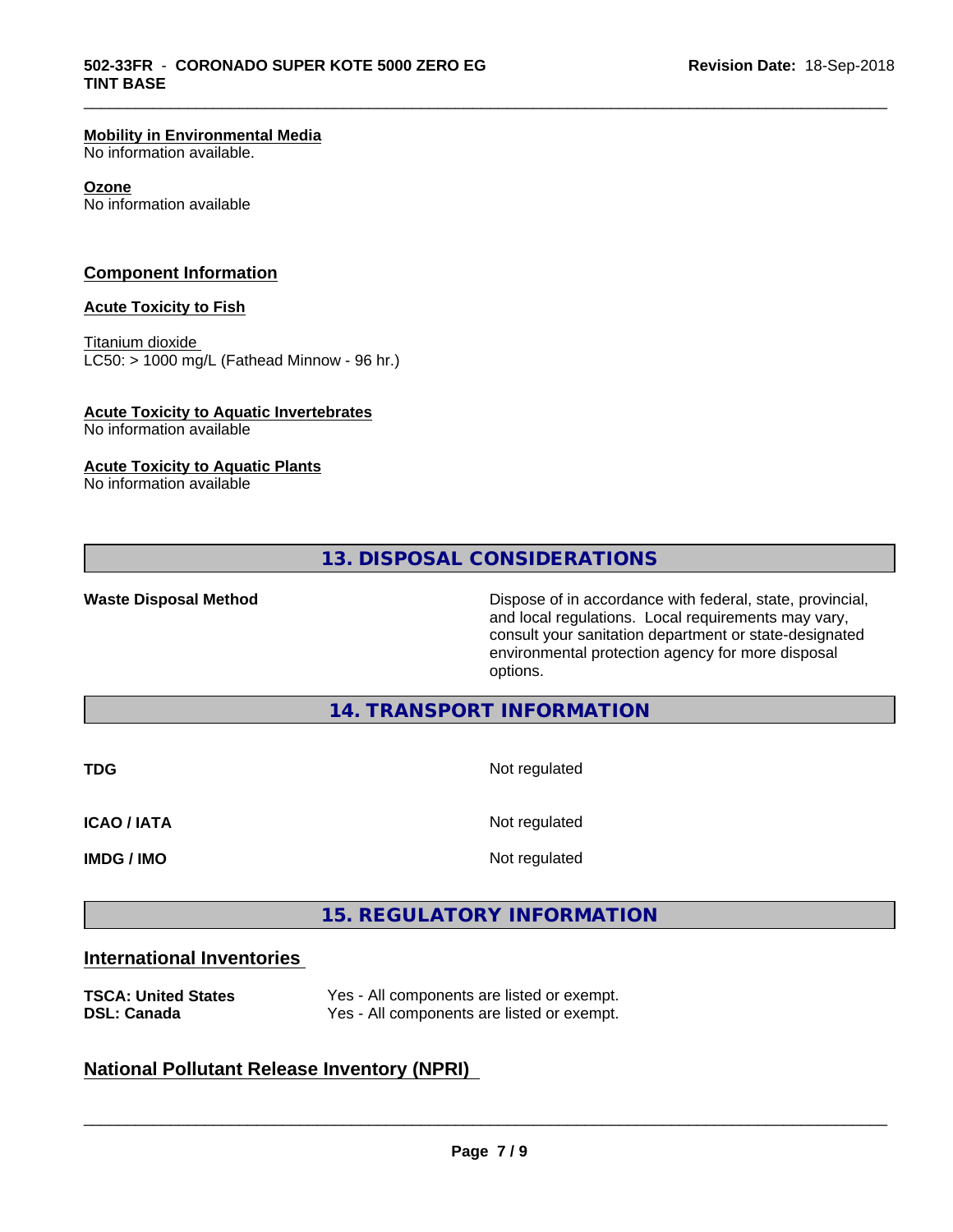#### **NPRI Parts 1- 4**

This product contains the following Parts 1-4 NPRI chemicals:

*None*

#### **NPRI Part 5**

This product contains the following NPRI Part 5 Chemicals:

*None*

#### **WHMIS Regulatory Status**

This product has been classified in accordance with the hazard criteria of the Hazardous Products Regulations (HPR) and the SDS contains all the information required by the HPR.

\_\_\_\_\_\_\_\_\_\_\_\_\_\_\_\_\_\_\_\_\_\_\_\_\_\_\_\_\_\_\_\_\_\_\_\_\_\_\_\_\_\_\_\_\_\_\_\_\_\_\_\_\_\_\_\_\_\_\_\_\_\_\_\_\_\_\_\_\_\_\_\_\_\_\_\_\_\_\_\_\_\_\_\_\_\_\_\_\_\_\_\_\_

**16. OTHER INFORMATION HMIS** - **Health:** 1 **Flammability:** 0 **Reactivity:** 0 **PPE:** - **HMIS Legend** 0 - Minimal Hazard 1 - Slight Hazard 2 - Moderate Hazard 3 - Serious Hazard 4 - Severe Hazard

\* - Chronic Hazard

X - Consult your supervisor or S.O.P. for "Special" handling instructions.

*Note: The PPE rating has intentionally been left blank. Choose appropriate PPE that will protect employees from the hazards the material will present under the actual normal conditions of use.*

*Caution: HMISÒ ratings are based on a 0-4 rating scale, with 0 representing minimal hazards or risks, and 4 representing significant hazards or risks. Although HMISÒ ratings are not required on MSDSs under 29 CFR 1910.1200, the preparer, has chosen to provide them. HMISÒ ratings are to be used only in conjunction with a fully implemented HMISÒ program by workers who have received appropriate HMISÒ training. HMISÒ is a registered trade and service mark of the NPCA. HMISÒ materials may be purchased exclusively from J. J. Keller (800) 327-6868.*

 **WARNING!** If you scrape, sand, or remove old paint, you may release lead dust. LEAD IS TOXIC. EXPOSURE TO LEAD DUST CAN CAUSE SERIOUS ILLNESS, SUCH AS BRAIN DAMAGE, ESPECIALLY IN CHILDREN. PREGNANT WOMEN SHOULD ALSO AVOID EXPOSURE.Wear a NIOSH approved respirator to control lead exposure. Clean up carefully with a HEPA vacuum and a wet mop. Before you start, find out how to protect yourself and your family by logging onto Health Canada @

http://www.hc-sc.gc.ca/ewh-semt/contaminants/lead-plomb/asked\_questions-questions\_posees-eng.php.

| <b>Prepared By</b>                                  | <b>Product Stewardship Department</b><br>Benjamin Moore & Co.<br>101 Paragon Drive<br>Montvale, NJ 07645<br>800-225-5554 |  |
|-----------------------------------------------------|--------------------------------------------------------------------------------------------------------------------------|--|
| <b>Revision Date:</b><br><b>Reason for revision</b> | 18-Sep-2018<br>Not available                                                                                             |  |